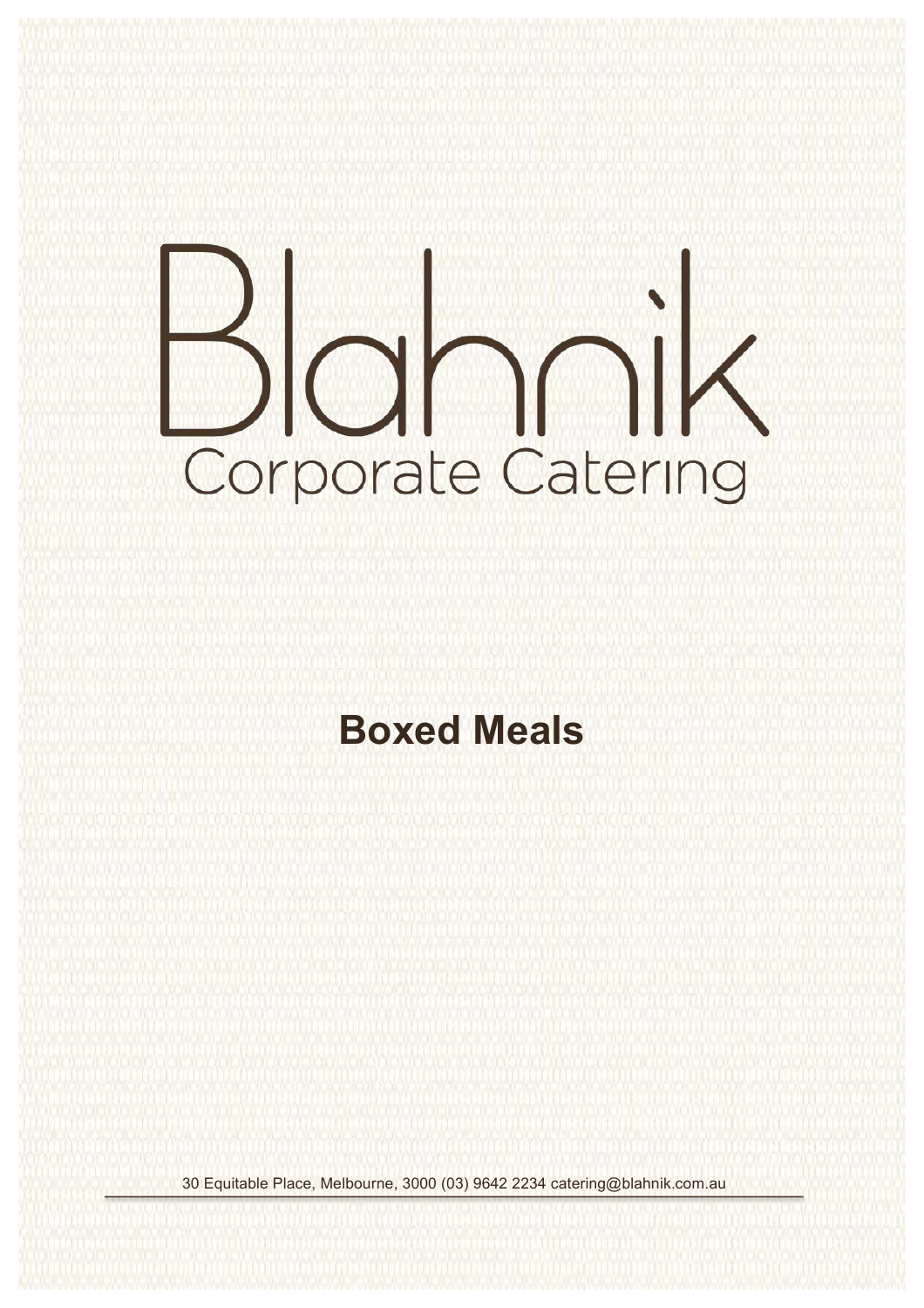# Blahnik

## **Noodle Boxes**

#### **Wok-tossed Hokkien Noodles and Vegetables**

In Asian spice with fresh coriander: chicken, vegetable or beef \$13.90 per box (minimum 6 boxes)

#### **Noodle Box of Pasta with House Made Sauce**

- Gnocchi with braised beef & mushrooms
- Vegetarian tortellini with roasted pumpkin, mushrooms, spinach & semi dry tomato in pesto cream sauce
- Chicken & mushroom gnocchi
- Spaghetti with tuna, capers, olives & a hint of chilli

\$13.90 per box (minimum 6 boxes)

Nasi Goreng (GF) Topped with fresh coriander: chicken, vegetable or beef

\$13.90 per box

*All prices include GST*